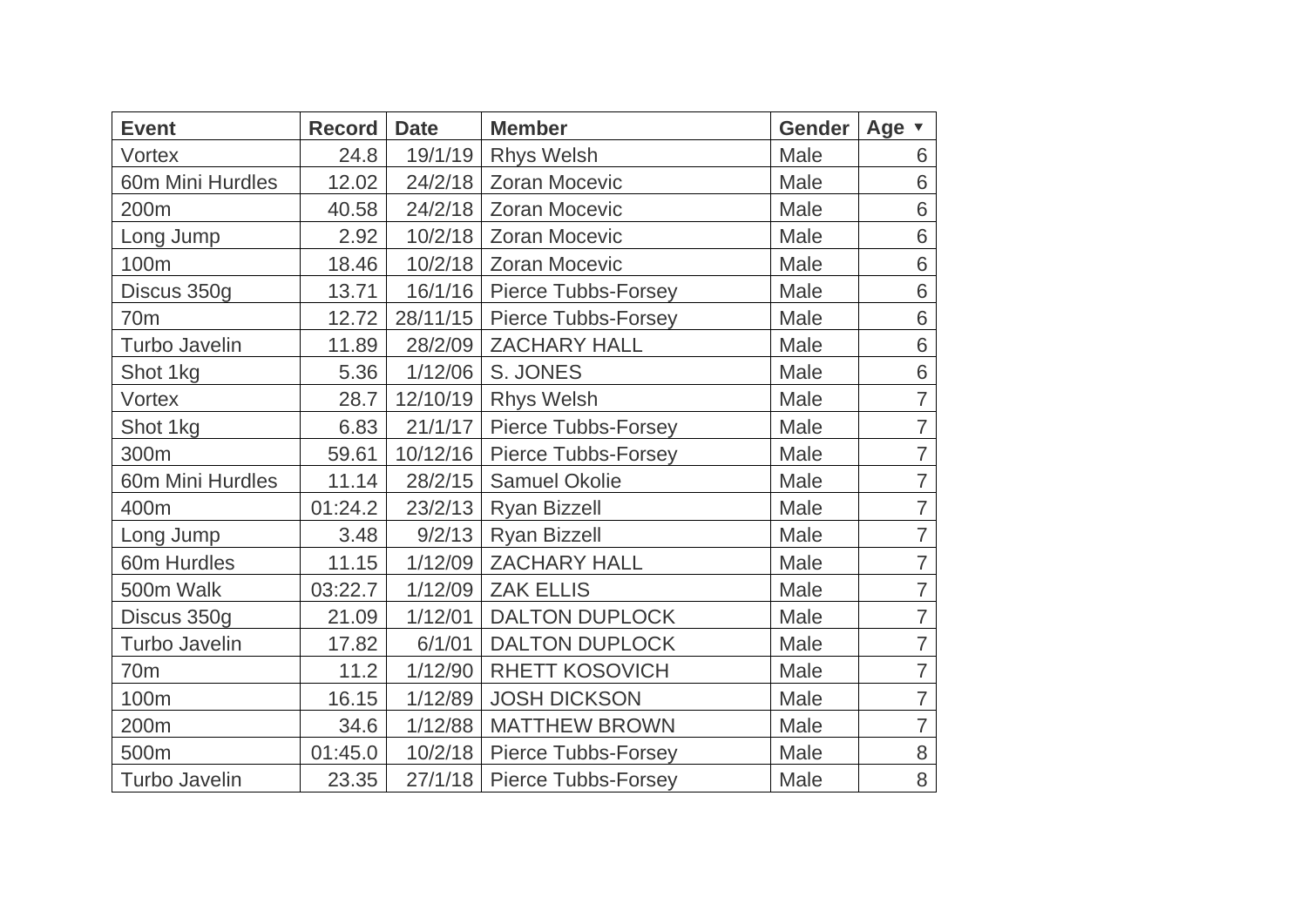| Long Jump                | 3.8     |          | $3/10/14$ Ryan Bizzell  | Male | 8              |
|--------------------------|---------|----------|-------------------------|------|----------------|
| 500m Walk                | 02:52.7 | 1/12/10  | <b>ZAK ELLIS</b>        | Male | 8              |
| 100m                     | 15.16   | 1/12/00  | L. WEST                 | Male | 8              |
| <b>Triple Jump</b>       | 7.92    | 1/12/99  | PHILIP POHLENZ-SAW      | Male | 8              |
| 60m Hurdles              | 11      | 1/12/99  | PHILIP POHLENZ-SAW      | Male | 8              |
| 600m                     | 02:04.4 | 1/1/92   | <b>Jesse Nichols</b>    | Male | 8              |
| 70 <sub>m</sub>          | 10.69   | 1/12/90  | <b>RHETT KOSOVICH</b>   | Male | $\, 8$         |
| 200m                     | 32.52   | 1/12/89  | <b>TIMOTHY GALVIN</b>   | Male | 8              |
| 400m                     | 01:16.2 | 1/12/86  | <b>BEN WHITCOMBE</b>    | Male | $\,8\,$        |
| Discus 500g              | 20.32   | 1/12/84  | <b>ALEX CUBRILO</b>     | Male | 8              |
| Shot 1.5kg               | 8.42    | 1/12/80  | <b>STANKO MILOSEVIC</b> | Male | 8              |
| <b>High Jump Scissor</b> | 1.2     | 1/12/79  | <b>DALE McLEISH</b>     | Male | 8              |
| Discus 500g              | 27.73   | 17/1/15  | <b>Taj Smith</b>        | Male | $\overline{9}$ |
| Long Jump                | 4.22    | 23/2/13  | <b>Jack Ahearn</b>      | Male | 9              |
| 800m                     | 02:47.2 | 19/1/13  | <b>Jack Ahearn</b>      | Male | $\overline{9}$ |
| <b>Turbo Javelin</b>     | 25.88   | 19/11/05 | <b>IAN COOPER</b>       | Male | $\overline{9}$ |
| 60m Hurdles              | 10.44   | 1/12/99  | PHILIP POHLENZ-SAW      | Male | 9              |
| <b>High Jump Scissor</b> | 1.28    | 1/12/99  | PHILIP POHLENZ-SAW      | Male | $\overline{9}$ |
| 200m                     | 30.4    | 1/12/92  | <b>RHETT KOSOVICH</b>   | Male | 9              |
| Triple Jump              | 8.38    | 1/12/92  | <b>BEN MORTON</b>       | Male | 9              |
| 70 <sub>m</sub>          | 10.19   | 1/12/92  | <b>RHETT KOSOVICH</b>   | Male | $\overline{9}$ |
| 100m                     | 14.4    | 1/12/92  | <b>RHETT KOSOVICH</b>   | Male | $\overline{9}$ |
| Shot 2kg                 | 9.28    | 1/12/81  | <b>STANKO MILOSEVIC</b> | Male | $\overline{9}$ |
| 700m Walk                | 03:36.8 | 1/12/81  | <b>ZAK ELLIS</b>        | Male | $\overline{9}$ |
| 400m                     | 01:11.3 |          | 1/12/75   ROY CRAMER    | Male | $\overline{9}$ |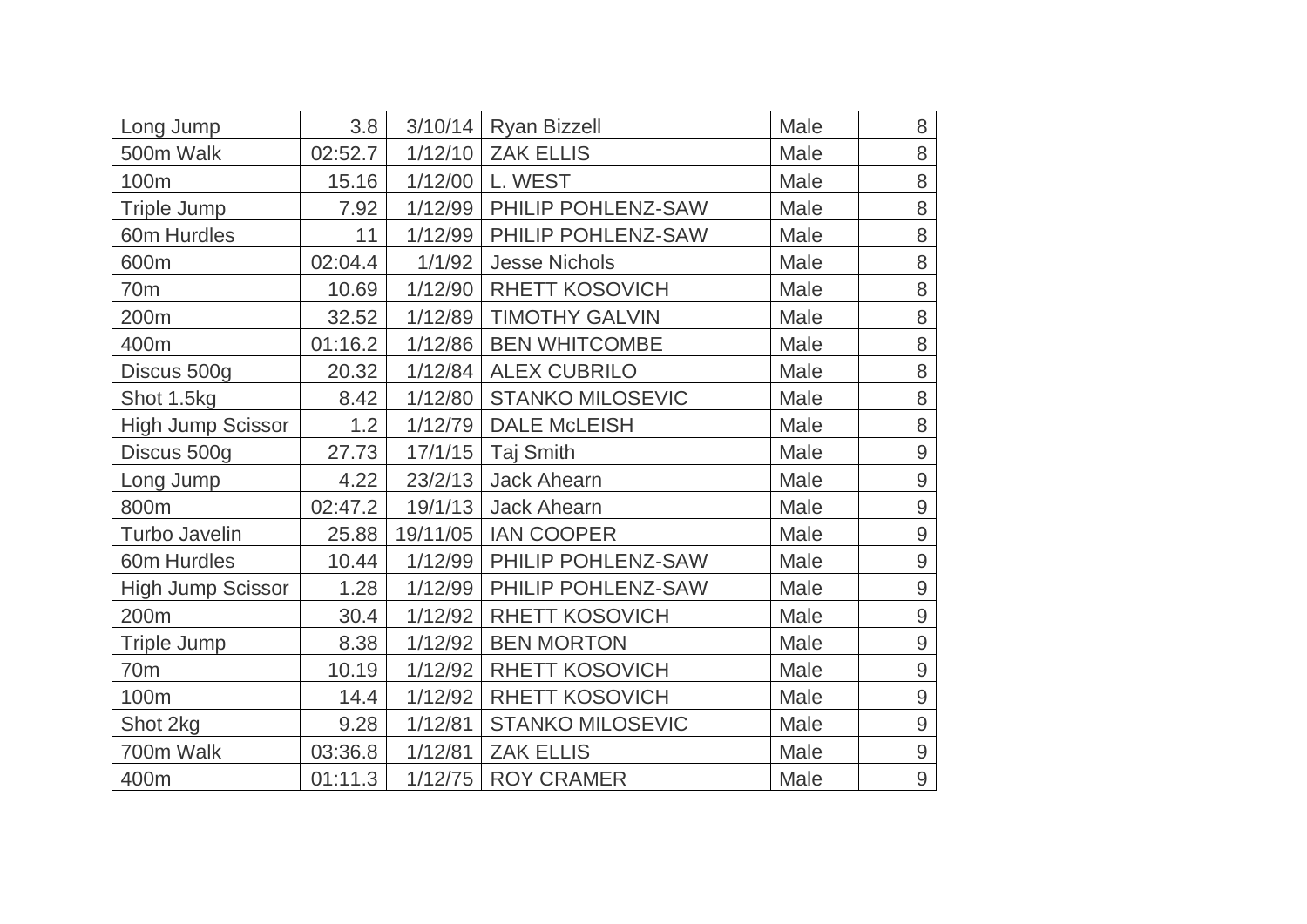| Turbo Javelin            | 29.92           |          | 25/1/20   Alfie Hilditch   | Male        | 10 |
|--------------------------|-----------------|----------|----------------------------|-------------|----|
| Long Jump                | 4.62            | 3/2/18   | Samuel Okolie              | Male        | 10 |
| Discus 500g              | 32.48           | 28/11/15 | Taj Smith                  | Male        | 10 |
| Triple Jump              | 9.2             | 21/11/15 | <b>Willem Le Plastrier</b> | Male        | 10 |
| 400m                     | 01:06.3         | 22/2/14  | <b>Jack Ahearn</b>         | Male        | 10 |
| 1100m Walk               | 05:53.2         | 10/11/12 | <b>Zak Ellis</b>           | Male        | 10 |
| 60m Hurdles              | 10.5            | 1/12/00  | PHILIP POHLENZ-SAW         | Male        | 10 |
| <b>High Jump Scissor</b> | 1.37            | 1/12/86  | <b>ALEX CUBRILO</b>        | <b>Male</b> | 10 |
| 800m                     | 02:33.3         | 1/12/85  | <b>DANIEL CONROY</b>       | Male        | 10 |
| Javelin                  | 30.55           | 1/12/82  | <b>ROBERT BURKE</b>        | Male        | 10 |
| Shot 2kg                 | 10.44           | 1/12/81  | <b>STANKO MILOSEVIC</b>    | Male        | 10 |
| 70 <sub>m</sub>          | 10 <sup>°</sup> | 1/12/75  | <b>SCOTT SOUTHER</b>       | Male        | 10 |
| 200m                     | 29.2            | 1/12/75  | <b>TROY BOGAARDS</b>       | Male        | 10 |
| 100m                     | 13.8            | 27/9/75  | <b>Troy Bogaards</b>       | Male        | 10 |
| 80m Hurdles              | 14.21           | 19/12/20 | Aiden Cowgill              | Male        | 11 |
| Discus 500g              | 29.3            | 9/2/19   | <b>Isaiah Kalolo</b>       | Male        | 11 |
| Long Jump                | 5.13            | 15/12/18 | <b>Samuel Okolie</b>       | Male        | 11 |
| <b>Triple Jump</b>       | 10.53           | 10/11/18 | <b>Samuel Okolie</b>       | Male        | 11 |
| High Jump                |                 |          |                            |             |    |
| Fosbury                  | 1.44            | 10/2/18  | <b>Brock Ahearn</b>        | Male        | 11 |
| 60m Hurdles              | 9.81            | 25/2/17  | Joshua Piggott             | Male        | 11 |
| Discus 750g              | 29.33           | 18/2/17  | <b>Taj Smith</b>           | Male        | 11 |
| Shot 2kg                 | 11.29           | 12/11/16 | <b>Taj Smith</b>           | Male        | 11 |
| 400m                     | 01:03.8         | 15/11/14 | <b>Jack Ahearn</b>         | Male        | 11 |
| 1100m Walk               | 05:34.9         | 1/3/14   | <b>Zak Ellis</b>           | Male        | 11 |
| 200m                     | 28              |          | 1/12/92   KEVIN JOHNSTON   | Male        | 11 |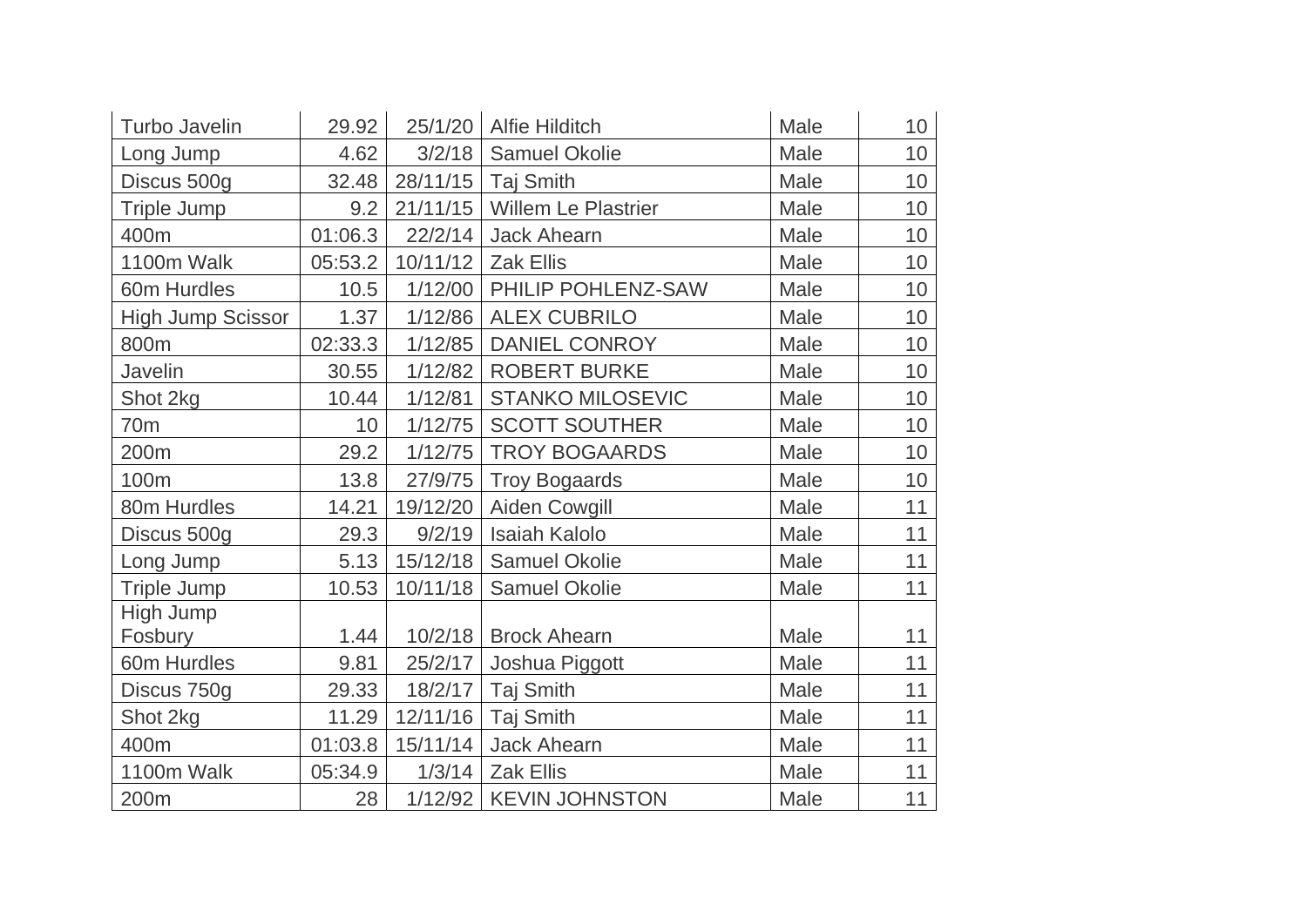| Javelin            | 32.6    | 1/12/86  | <b>DEAN STREETER</b>    | Male | 11 |
|--------------------|---------|----------|-------------------------|------|----|
| 1500m              | 05:06.7 | 1/12/79  | <b>EZRA HALL</b>        | Male | 11 |
| 800m               | 02:30.6 |          | 1/12/79   EZRA HALL     | Male | 11 |
| 100m               | 13.4    | 1/12/73  | <b>JOHN BRITT</b>       | Male | 11 |
| 80m Hurdles        | 13.92   | 23/10/21 | Aiden Cowgill           | Male | 12 |
| Shot 2kg           | 10.97   | 2/2/19   | <b>Luke Cleaver</b>     | Male | 12 |
| High Jump          |         |          |                         |      |    |
| Fosbury            | 1.54    |          | 3/11/18 Brock Ahearn    | Male | 12 |
| Discus 750g        | 33.09   | 10/2/18  | <b>Taj Smith</b>        | Male | 12 |
| 1500m Walk         | 07:25.0 | 22/11/14 | <b>Zak Ellis</b>        | Male | 12 |
| 60m Hurdles        | 9.69    | 1/12/10  | <b>SEAN PHILLIPS</b>    | Male | 12 |
| 800m               | 02:24.8 |          | 1/12/02   SHANE LOSEBY  | Male | 12 |
| <b>Triple Jump</b> | 10.24   | 1/12/94  | <b>BEN MORTON</b>       | Male | 12 |
| Long Jump          | 5.03    | 1/12/92  | <b>CHEYNE KOSOVICH</b>  | Male | 12 |
| Javelin            | 39.18   | 1/12/87  | <b>DEAN STREETER</b>    | Male | 12 |
| Shot 3kg           | 10.91   | 1/12/83  | <b>STANKO MILOSEVIC</b> | Male | 12 |
| 1500m              | 05:01.9 | 1/12/80  | <b>EZRA HALL</b>        | Male | 12 |
| 400m               | 01:02.2 | 1/12/78  | <b>ROY CRAMER</b>       | Male | 12 |
| 200m               | 27.6    | 1/12/77  | <b>TROY BOGAARDS</b>    | Male | 12 |
| 100m               | 13      | 1/12/73  | <b>NEIL PARSONS</b>     | Male | 12 |
| Discus 750g        | 34.65   | 20/2/21  | <b>Isaiah Kalolo</b>    | Male | 13 |
| 400m               | 59.4    | 21/12/19 | Jeremy Ormsby           | Male | 13 |
| Long Jump          | 5.54    | 1/12/09  | <b>TARWYN FILIPEK</b>   | Male | 13 |
| <b>Triple Jump</b> | 11.36   | 1/12/09  | <b>SEAN PHILLIPS</b>    | Male | 13 |
| 200m Hurdles       | 28.6    | 1/12/09  | <b>SEAN PHILLIPS</b>    | Male | 13 |
| 80m Hurdles        | 12.69   | 1/12/09  | <b>TARWYN FILIPEK</b>   | Male | 13 |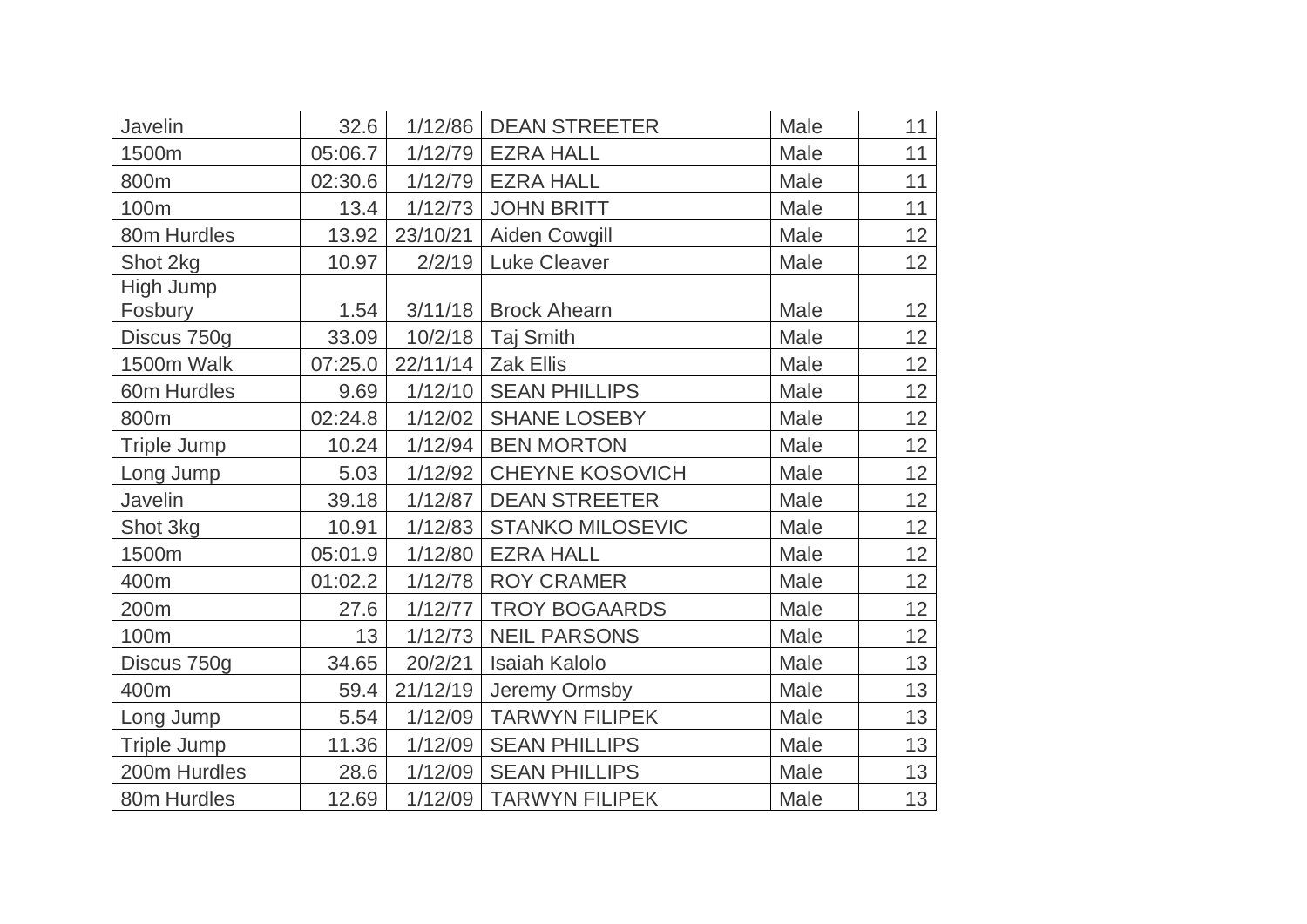| 1500m Walk         | 07:23.3 | 1/12/99  | <b>DAVID COTTERILL</b>    | Male | 13 |
|--------------------|---------|----------|---------------------------|------|----|
| High Jump          |         |          |                           |      |    |
| Fosbury            | 1.64    | 1/12/94  | <b>KEVIN JOHNSTON</b>     | Male | 13 |
| Javelin            | 39      | 1/12/93  | <b>KEVIN JOHNSTON</b>     | Male | 13 |
| 800m               | 02:17.2 | 1/12/93  | <b>KEVIN JOHNSTON</b>     | Male | 13 |
| Shot 3kg           | 12.71   | 1/12/85  | <b>STANKO MILOSEVIC</b>   | Male | 13 |
| 200m               | 26.1    | 1/12/79  | <b>ROY CRAMER</b>         | Male | 13 |
| 1500m              | 04:54.4 | 1/12/75  | <b>JOHN GREENWAY</b>      | Male | 13 |
| 100m               | 12.8    | 1/12/71  | <b>CHRIS KENDAL</b>       | Male | 13 |
| Shot 3kg           | 14.19   | 22/11/14 | Jonah Madeira             | Male | 14 |
| 800m               | 02:13.5 | 1/12/12  | <b>SEATON PUZEY</b>       | Male | 14 |
| <b>Triple Jump</b> | 11.92   | 24/11/12 | <b>Sean Phillips</b>      | Male | 14 |
| 90m Hurdles        | 12.64   | 1/12/09  | <b>TARWYN FILIPEK</b>     | Male | 14 |
| Javelin            | 45.48   | 1/12/09  | <b>BRENDAN TINGEY</b>     | Male | 14 |
| 200m               | 24.75   | 1/12/09  | <b>TARWYN FILIPEK</b>     | Male | 14 |
| Long Jump          | 6.24    | 1/12/09  | <b>TARWYN FILIPEK</b>     | Male | 14 |
| Discus 1kg         | 39.24   | 1/12/05  | <b>DYLAN TAYLOR</b>       | Male | 14 |
| 100m               | 11.44   | 1/12/05  | JARRED BEZUIDENHOUT       | Male | 14 |
| 400m               | 55.97   | 1/12/05  | JARRED BEZUIDENHOUT       | Male | 14 |
| 200m Hurdles       | 27.09   | 15/1/05  | <b>Jared Bezuidenhout</b> | Male | 14 |
| 1500m              | 04:45.2 | 1/12/04  | <b>SHANE LOSEBY</b>       | Male | 14 |
| High Jump          |         |          |                           |      |    |
| Fosbury            | 1.76    | 1/12/94  | <b>KEVIN JOHNSTON</b>     | Male | 14 |
| 1500m Walk         | 07:07.7 | 1/12/82  | <b>LEA CRAMER</b>         | Male | 14 |
| 300m Hurdles       | 43.65   | 10/11/18 | <b>Ethan Light</b>        | Male | 15 |
| Javelin            | 54.62   | 21/11/15 | Jonah Madeira             | Male | 15 |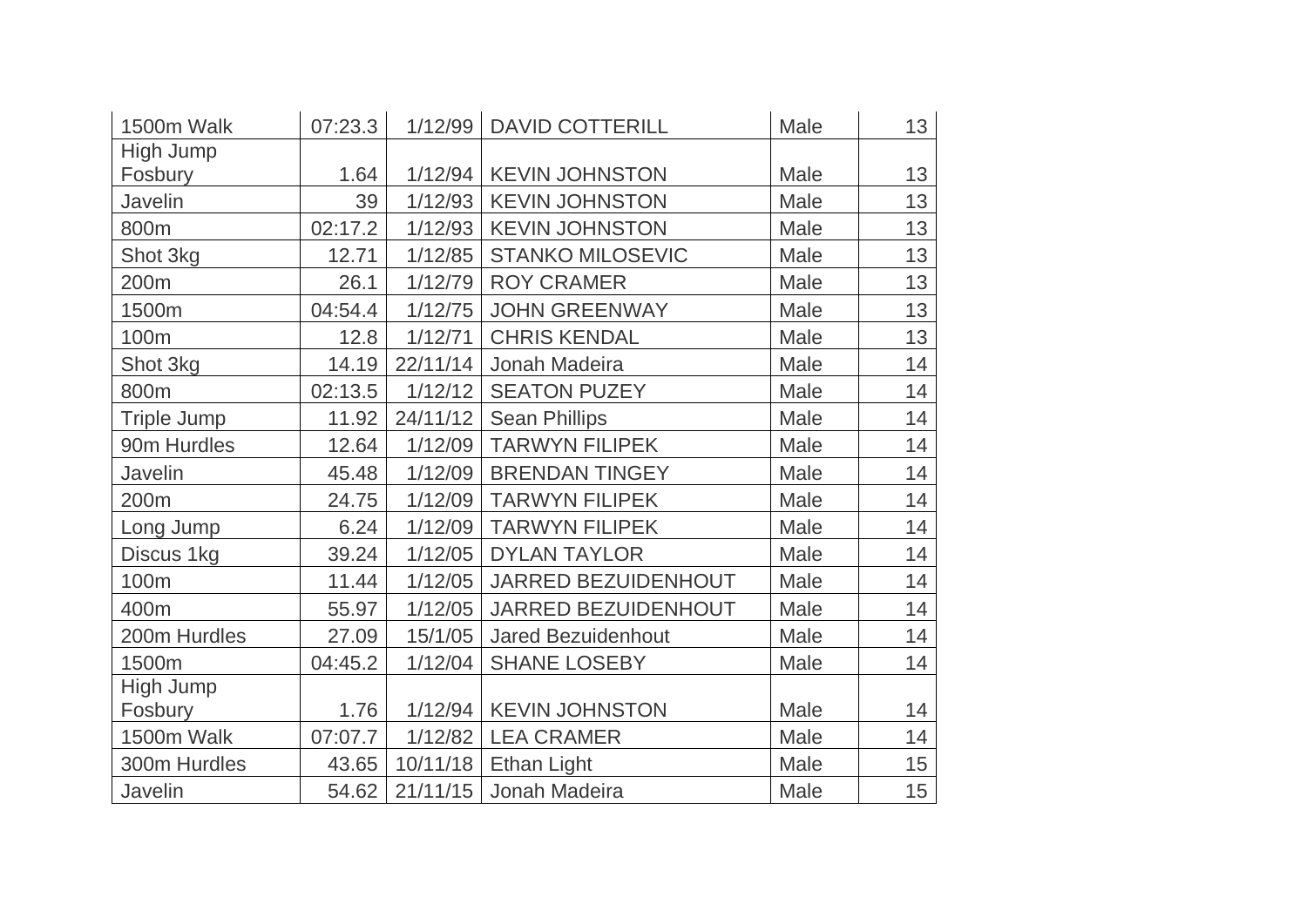| Discus 1kg         | 43.96   |          | 21/2/15   Lachlan Stewart | Male | 15 |
|--------------------|---------|----------|---------------------------|------|----|
| 400m               | 53.67   | 12/1/13  | <b>Seaton Puzey</b>       | Male | 15 |
| 1500m              | 04:40.0 | 17/11/12 | <b>Seaton Puzey</b>       | Male | 15 |
| 800m               | 02:10.9 | 10/11/12 | <b>Seaton Puzey</b>       | Male | 15 |
| 1500m Walk         | 07:11.3 | 1/12/10  | ETHAN-LEE NOLAN           | Male | 15 |
| <b>Triple Jump</b> | 12.8    | 1/12/09  | <b>BRENTON COWEN</b>      | Male | 15 |
| 100m               | 10.97   | 1/12/05  | JARED BEZUIDENHOUT        | Male | 15 |
| 100m Hurdles       | 13.48   | 1/12/05  | JARRED BEZUIDENHOUT       | Male | 15 |
| 200m               | 22.77   | 1/12/05  | JARRED BEZUIDENHOUT       | Male | 15 |
| Shot 4kg           | 14.37   | 1/12/05  | <b>JOSHUA BRYCE</b>       | Male | 15 |
| 200m Hurdles       | 24.22   | 1/12/05  | JARRED BEZUIDENHOUT       | Male | 15 |
| Long Jump          | 6.39    | 1/12/04  | <b>MITCHELL ZILM</b>      | Male | 15 |
| High Jump          |         |          |                           |      |    |
| Fosbury            | 1.82    | 1/12/94  | <b>ILIJA GNJEC</b>        | Male | 15 |
| Javelin            | 51.81   | 25/2/17  | Jonah Madeira             | Male | 16 |
| 300m Hurdles       | 42.32   | 12/11/16 | Jonah Madeira             | Male | 16 |
| 1500m              | 04:45.5 | 29/11/14 | <b>Brodie Patroni</b>     | Male | 16 |
| 800m               | 02:14.6 | 8/11/14  | <b>Brodie Patroni</b>     | Male | 16 |
| Long Jump          | 6.73    | 1/12/12  | <b>TARWYN FILIPEK</b>     | Male | 16 |
| 200m Hurdles       | 25.56   | 1/12/11  | <b>TARWYN FILIPEK</b>     | Male | 16 |
| <b>Triple Jump</b> | 13.22   | 1/12/10  | <b>NATHAN ZEMEK</b>       | Male | 16 |
| 100m Hurdles       | 13.44   | 1/12/06  | JARED BEZUIDENHOUT        | Male | 16 |
| 200m               | 22.59   | 1/12/06  | JARRED BEZUIDENHOUT       | Male | 16 |
| 400m               | 53.07   | 21/10/06 | JARRED BEZUIDENHOUT       | Male | 16 |
| 100m               | 11      |          | 1/12/05   MITCHELL ZILM   | Male | 16 |